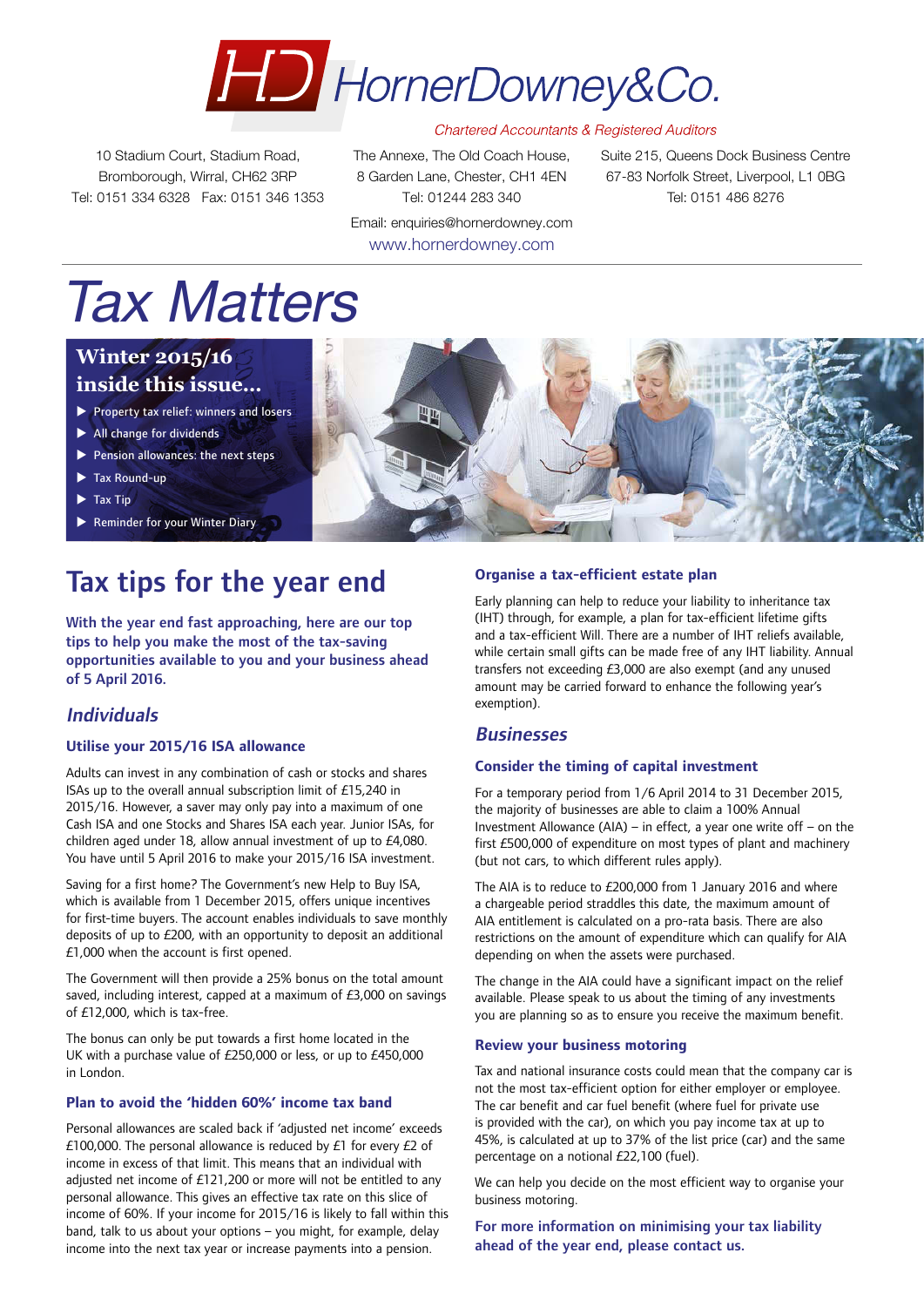## Property tax relief: winners and losers

The Government has announced a number of changes to property tax reliefs, which are set to come into force over the coming years. Here we provide a round-up of some of the key reforms.

### Wear and tear allowance

For furnished residential lettings an allowance is currently available to cover wear and tear on certain items (such as suites, beds, carpets, curtains, linen, crockery, cutlery, cookers, washing machines and dishwashers). For such items it is possible to claim an annual wear and tear allowance equal to 10% of the rents received (less certain expenses). However, subject to consultation, from April 2016 the wear and tear allowance will be replaced with a new relief that allows all residential landlords to deduct the actual costs of replacing their property furnishings.

HM Revenue & Customs (HMRC) has also proposed extending the tax break to properties regardless of whether they are partly furnished or unfurnished. This means that a broader number of claimants will benefit, as well as ensuring a more consistent way of calculating profits.

The new furniture replacement relief does not apply to furnished holiday lettings or letting of commercial properties, because those businesses receive relief through capital allowances. However, owners of all other residential properties can claim a deduction for the replacement cost of furniture, furnishings, appliances and kitchenware.

### Rent-a-room relief

Owner occupiers and tenants who let furnished rooms in their only or main residence may claim rent-a-room relief. Under the rent-a-room scheme, income from letting furnished rooms in your main residence will be exempt from tax if the gross annual rent does not exceed £4,250 (£2,125 if you share the income) in 2015/16. However, from April 2016 the level of rent-a-room relief will be increased to £7,500 per year.

If you are letting to lodgers who live as part of the family, there will be no loss of the capital gains exemption. Otherwise, there may be some restriction.

The move is expected to benefit those who rent rooms to long-term lodgers, and also short term stays. Users of online room letting platforms, such as Airbnb, will qualify for the relief.

## Landlord tax reliefs

In a move which Chancellor George Osborne promised would 'level the playing field', landlord tax reliefs will see a phased change over four years from April 2017. Currently, buy-to-let landlords are able to claim tax relief on monthly interest repayments at their top level of tax – up to 45% – and this is to be eventually reduced to the current basic tax rate of 20%.

The impact on individuals will depend greatly on their specific circumstances. Contact us for help with planning ahead.

## All change for dividends

### The rules on the taxation of dividends are set to change substantially from 6 April 2016, which could have a significant impact on the amount of tax you pay. Here we outline the facts and figures which will form the basis of the reforms.

Under existing legislation, the taxation of dividends is made complicated due to a 10% tax credit being added to the cash amount of the dividend, with the tax credit then satisfying all or part of the income tax liability on the dividend. The practical effect of the system is that basic rate taxpayers have no further tax to pay on dividend income and a higher rate taxpayer will pay an effective 25% on the cash amount of the dividend receipt. However, this is soon to change: from 6 April 2016 this tax credit will cease, and all dividend income will be taxed as gross.

For the 2016/17 tax year the first £5,000 of dividend income will be taxed at 0%. Your subsequent rate of tax will be dependent upon any other taxable income you have. If your dividend income moves you from one tax band to another, then you will pay the higher dividend rate on that amount.

### The old and new regime: a comparison

Depending on your overall income and dividends that you expect to receive, this change may have a greater or lesser impact on your finances. The following table shows a comparison between the current and prospective tax rates:

|                                 | band | Basic rate   Higher rate<br>band | Additional<br>rate band |
|---------------------------------|------|----------------------------------|-------------------------|
| Effective dividend tax rate now | 0%   | 25%                              | 30.6%                   |
| Rate from 6 April 2016          | 7.5% | 32.5%                            | 38.1%                   |

### **Case Study**

Andy has non-dividend income of £6,500 and a dividend income of £12,000 outside of an ISA. In the current tax year, Andy will have no tax to pay on his dividend – some of the dividend falls into the basic rate band but the effective tax rate is nil.

In the next tax year, Andy's personal income tax allowance of £11,000 covers his non-dividend income plus £4,500 of his dividends. With the £5,000 dividend allowance, he will pay tax on £2,500, which is 7.5% as a basic rate taxpayer.

## Minimising the tax impact

Be sure to make the most of your tax-efficient savings and pension options. Married couples could consider spreading their investment portfolios in order to maximise the dividend tax allowance, and also make use of their personal income tax allowances. Some of the other key points to consider include:

**Trading as a limited company** – if you are currently trading as a limited company, you will still benefit in tax terms. However, the tax saved by incorporation has been reduced.

**Salary or dividend?** – a director-shareholder is still likely to benefit from taking a dividend over a salary, although the amount of tax saved will be reduced.

**Taking dividends before April 2016** – it may be worth increasing dividends before 6 April 2016. However, there may be other tax issues to consider, such as loss of the personal tax allowance if your total 'adjusted net income' exceeds £100,000.

Please note that this article is based on our current understanding of the new regime, with detailed legislation expected to be released in due course. Early planning can help save you money in the future, so please contact us for advice tailored to your particular circumstances.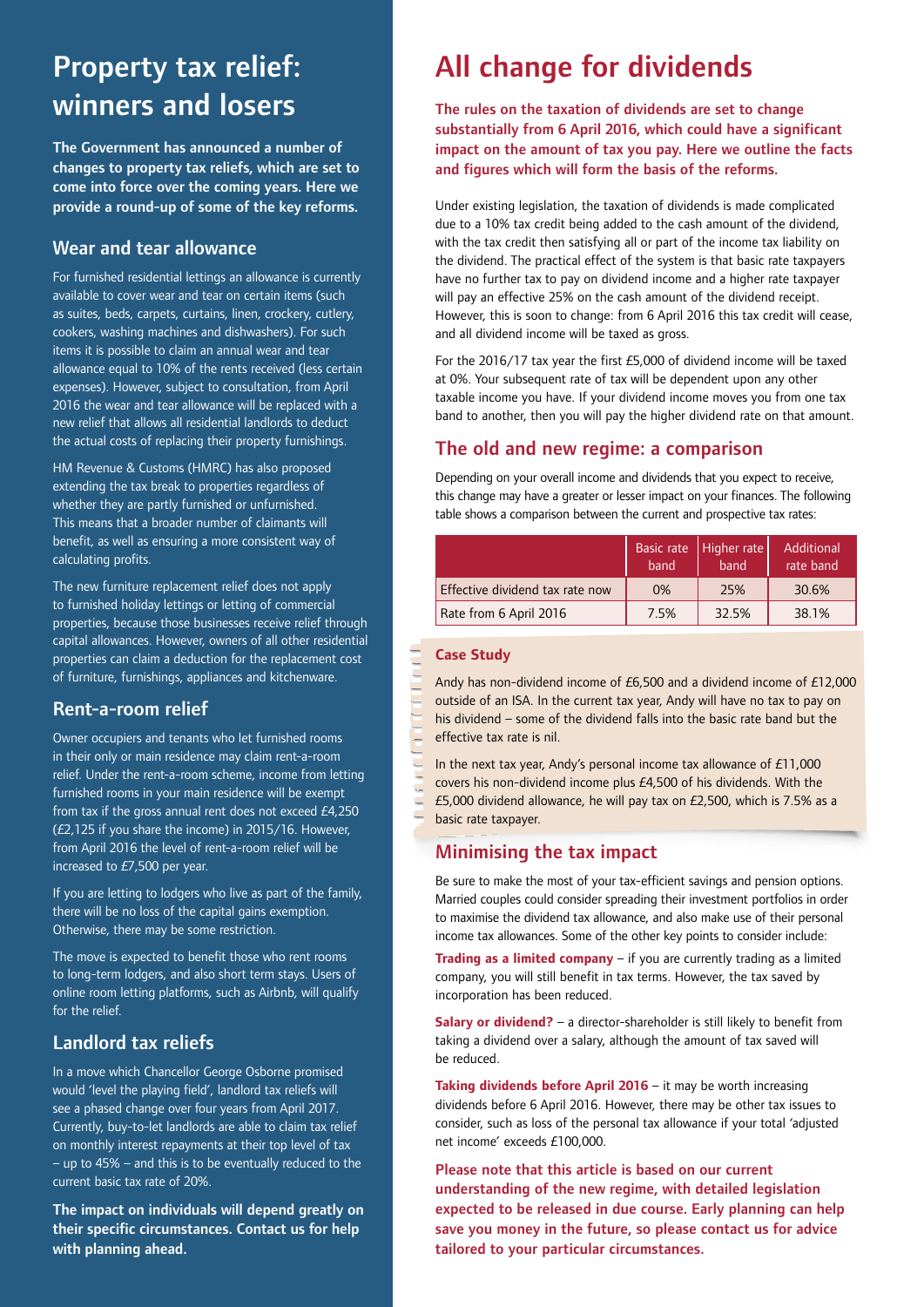## Pension allowances: the next steps

Pensions have been the subject of major reform in recent years. This trend has continued into 2015/16, with further changes also planned from next April. Here we explore some of the changes in more detail.

### Tapering the annual allowance

The annual allowance – the amount that can be contributed into a pension each year and still receive tax relief – is normally £40,000 (2015/16). However, from 6 April 2016 the Government will introduce a taper to the annual allowance for those with adjusted annual incomes (including their own and their employer's pension contributions) over £150,000. Under the changes, for every £2 of adjusted income over £150,000, an individual's annual allowance will be reduced by £1, down to a minimum of £10,000. To ensure this operates as the Government intends, pension input periods will be aligned with the tax year, although transitional rules are in place to prevent retrospective taxation (see below).

## Alignment of pension input periods

The changes to pension input periods were announced in the Summer Budget on 8 July 2015 and came in with immediate effect. As a result, special rules apply during 2015/16 to determine whether the annual allowance has been exceeded.

All pension input periods open on 8 July 2015 are closed on that date, with the next pension input period running from 9 July 2015 to 5 April 2016. All subsequent pension input periods will be concurrent with the tax year from 2016/17 onwards.

The transitional rules are designed to ensure that individuals are not adversely affected during this alignment process by allowing an additional annual allowance entitlement for 2015/16. Consequently, savers may be able to receive tax relief on up to £80,000 of pension contributions for 2015/16, with a maximum of £40,000 being available for the post-Budget period. In addition, an individual may have unused amounts brought forward from 2012/13, 2013/14 and 2014/15 (see below).

The exact amount available will depend on a number of factors, such as the type of pension scheme, the pension input periods of each scheme and the timing of contributions. The rules are complicated and individuals should consult an expert for advice.

### Carrying forward unused allowances

Where pension savings in any of the last three years' pension input periods were less than the annual allowance, the 'unused relief' is brought forward, but you must have been a pension scheme member during a tax year to bring forward unused relief from that year.

Therefore in 2015/16, unused allowance may be brought forward from 2012/13, 2013/14 and 2014/15. The annual allowance was set at £50,000 in both 2012/13 and 2013/14, and was reduced to £40,000 for 2014/15 onwards. The unused relief for any particular year must be used within three years, but only after using the current year's annual allowance.



### **Case Study**

Alex is a self-employed plumber. In the three years prior to 2015/16 he has made contributions of £30,000, £20,000 and £30,000 to his pension scheme. As he has not used all of the £40,000 (2013/14 and prior years £50,000) annual allowance in earlier years, he has £60,000 unused annual allowance that he can carry forward to 2015/16.

Together with his current year annual allowance of up to £80,000 (dependent upon the transitional rules), Alex may be able to make a contribution of up to £140,000 in 2015/16 without incurring an extra tax charge.

### Changes to the lifetime allowance

In addition to the changes outlined above, the lifetime limit, which sets the maximum figure for tax-relieved savings in a pension fund, will be reduced from £1.25 million to £1 million from 6 April 2016. Where total pension savings exceed the lifetime allowance at retirement, a tax charge of up to 55% may apply. The lifetime allowance will be indexed annually in line with the Consumer Price Index from 6 April 2018.

However, where an individual has significant pension savings, it may be possible to apply for protection. Two types of protection are to be available. The first is known as 'fixed protection' and will be of benefit if total pension savings are expected to exceed £1 million when the savings are accessed in the future. Fixed protection retains the £1.25 million lifetime allowance. A critical condition for this protection is that no further benefit accrual (i.e. further contributions) can occur from 6 April 2016.

The other protection is 'individual protection'. This will enable savers to fix their lifetime allowance at the value of the fund at 6 April 2016, provided the fund has reached at least £1 million in value at that date. However, the value to be protected cannot exceed £1.25 million. Further contributions are allowed under this protection. The deadlines for a claim under either of the protection routes are currently being reviewed and may in fact be removed.

The pension rules are notoriously complicated and individuals should seek expert advice to ensure that their savings are as tax-efficient as possible.